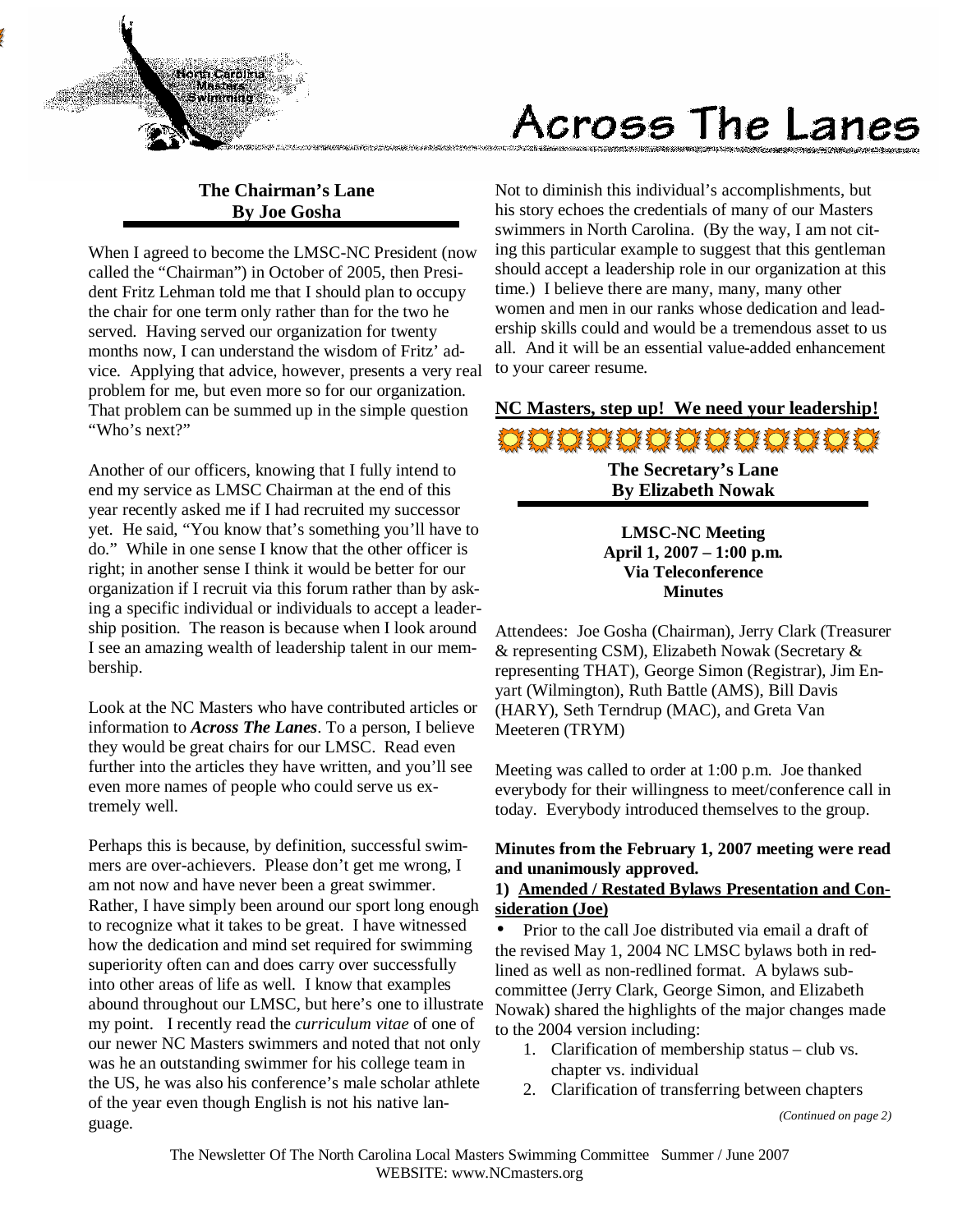#### *(Continued from page 1)*

- 3. Members to race as relays at meets
- 4. Reimbursement clarification for national USAS convention
- 5. Addition of a grievance procedure

Two items were brought up that will need to be addressed in the next revision including 1) policy to certify the credentials of the chapter representatives, and 2) policy/procedure for the LMSC audit process.

• Motion passed to approve the proposed bylaws

## **2) Proposed 2007 NC LMSC Budget Presentation and Consideration (Jerry/Joe)**

- Prior to the call, Joe/Jerry distributed via email a revised draft of the 2007 NC LMSC Budget.
- Motion passed to approve the revised draft of the budget (attached)

## **3) Discussion of Convention Delegation (Joe)**

• Discussion was had by the group on suggestions as to who from the Board of Directors would be interested in attending the 2007 USAS Convention in Garden Grove, CA September 24-30, 2007 (USMS convention is from September 26-30, 2007).

• Elizabeth will forward the convention package to Joe for distribution to interested individuals.

• Board of Directors would like to know who are the interested individuals ASAP at the next board meeting in order that a decision can be rendered as to who will attend on behalf of the NC LMSC.

## **Miscellaneous Items (All)**

• Joe Gosha announced he will be assuming the newsletter editor position from Jim Enyart. Joe will work together with Jim on the next edition to learn the ropes. Thanks

again to Jim for everything he has done to make the newsletter a huge success!!! We are confident Joe will do a great job going forward. The meeting was adjourned at 2:20 p.m **OOOOOOOOOOOOO** 

# **This Editor's In The Last Lane By Jim Enyart**

## **The First Forty Issues Are The Easiest**

Editing is easy; writing is hard;. I would like to thank all those contributors who have provided the content for *Across The Lanes* during the last ten years. While the LMSC officers and staff communicate essential information about the activities and vision of the organization, the NC Masters first-person reporting of their swimming experiences is the heart of each issue. Your experiences have chronicled interesting, informative and humorous glimpses into a myriad of aquatic venues and events in the U.S. as well as overseas.

Every NC Masters swimmer has an aquatic story to share. However, finding the time, organizing the particulars, composing a draft, and finalizing the article present a major challenge. I realize your efforts to compose a report, article, or a personal swimming experience is a significant investment of your time.

Even though recording your anecdote on a piece of paper is hard, the satisfaction of accomplishing the task and then having others enjoy it is more than worth any difficulty. This is by way of encouraging you to challenge yourself, as you do in the pool, to author at least one of your experiences for inclusion in *Across The Lanes*.I know Joe Gosha your new Newsletter Editor will appreciate your perspectives and vignettes as much as I have.

# NC Masters Relay Team Sets World Record

Bob Schmitz and Jon Klein of the Tar Heel Aquatic Team joined Jon Blank and Tim Lehman of the Raleigh Area Masters at the Montgomery County Aquatic Center in Bethesda, Maryland on 24 March 07. The team lowered the 200-239 age group 200 SC Meter Men's Medley Relay World Record by almost three seconds set a year earlier by a Japanese team.

The team's splits were Jon Klein:29.56 (.26 seconds off the National record), Jon Blank: 30.51, Tim Lehman: 27.24, and Bob Schmitz: 26.61. Their new world standard is **1:53.92.** 

Congratulations for an extraordinary team accomplishment. Team picture on page 8.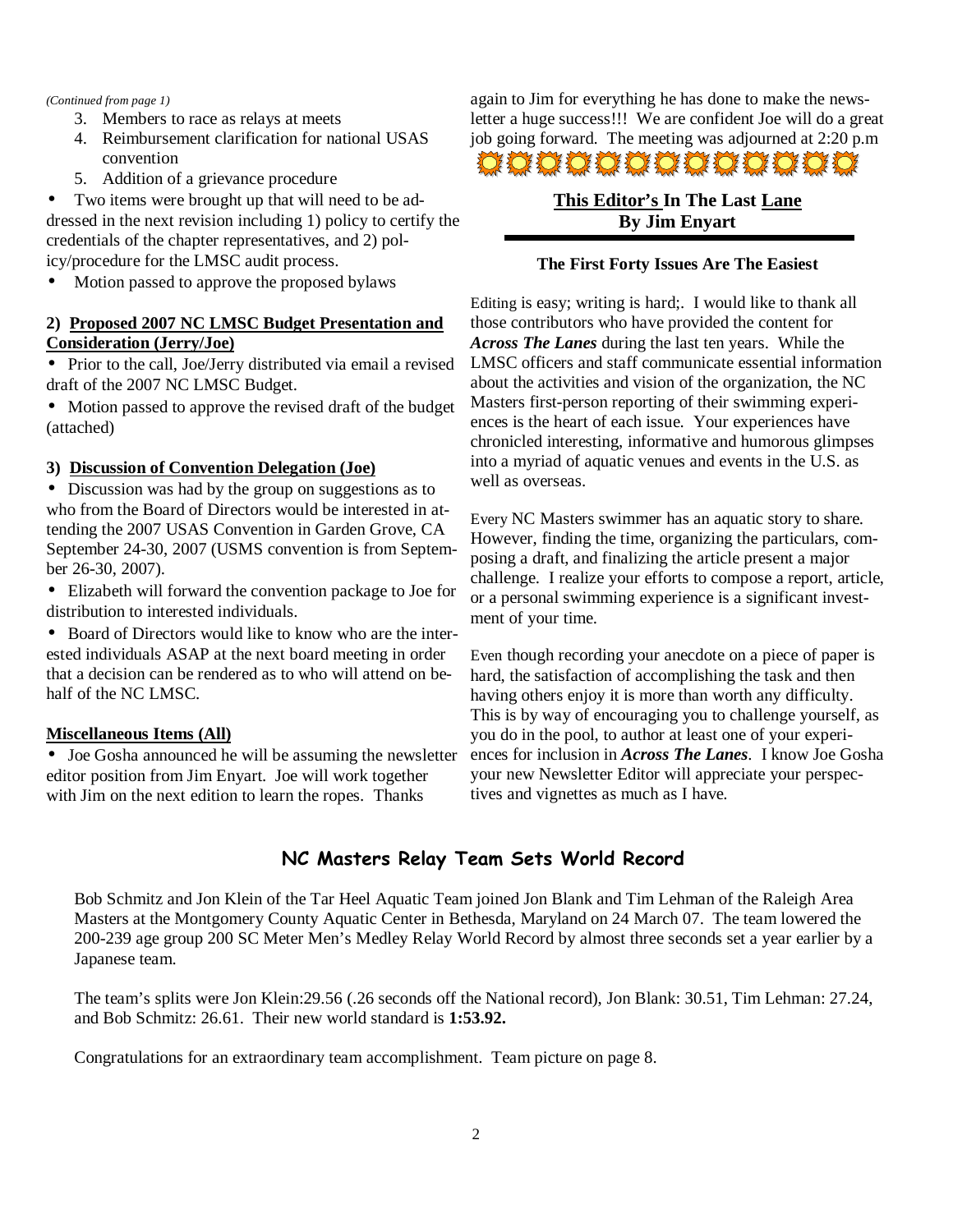# 2007 USMS Short Course National Championships

Eighteen hardy swimmers representing NCMS trekked across the country to compete in the 2007 Short Course Yards National Championships in Federal Way, WA. The Pacific Northwest welcomed us with an unseasonably warm and sunny first day of the meet before settling into the light drizzle we were expecting. This fast pool has hosted many high profile meets including previous Masters Nationals, as well as the Goodwill Games in 1990.

Despite coming from a diversity of programs from around the state, at the meet the North Carolina team was united. We swam on relays together and cheered for our teammates. As a result of our combined efforts the team finished tenth overall with the women placing sixteenth and the men placing eleventh. Every NCMS swimmer had at least one top ten finish. Jon Blank, Heather Hageman, and Elizabeth Nowak won individual events.

Nine of our twelve relays scored in the top ten, and two placed first. The winning relays included the men's 45+ medley with Jon Klein, Jon Blank, Peter Hollett, and Bob Schmitz. The most exciting swim of the meet for NCMS was the women's 18+ medley relay team of Michelle Schwartz, Elizabeth Nowak, Erin Bonney, and Heather Hageman coming from behind to take the gold. (Additional perspectives on Heather's incredible swim are in the following Meet experiences.)

Filippo Porco, the 2006 USMS Long Distance All-Star, continued to drop his times and set personal bests in all his swims.

We all marveled at some phenomenal swimmers. There were recent Olympians, as well as many ageless 60-90 year olds who are still swimming times that boggle the mind. We enjoyed a great time at the meet and look forward to more NCMS swimmers joining us at future National and Zone meets. **(By Jon Klein, THAT)** 

#### **Relays ROCK!!!!**

Competing in the USMS Short Course National Swimming Championships for the last three years has been the highlight of my winter swimming season. Not only has it been fun to see how you perform despite this thing called "aging" that continues to happen, but it's typically one of the very few times during the year you are able to swim on some fast relays with other North Carolina swimmers from across the state. I was fortunate this year to be on a

number of fast relays, but one in particular was something so special that I felt it should be shared with everyone.

It was Saturday, May  $19<sup>th</sup>$ , day three at the Weyerhaeuser King County Aquatic Center in Federal Way, and the last relay of the day -- Women's 18+ 200 Medley Relay (age category is based upon the youngest swimmer on the relay who definitely was not me. In fact, I was the designated old lady of the group; sorry Suzanne!!).

Michelle Schwartz, MAC, led off the relay in her first Masters National meet ever swimming a great backstroke leg, followed by yours truly in the breaststroke, then Erin Bonney, RAM (our 24 year-old youngster!!) with the butterfly, and Heather Hageman, CSM, finishing with the freestyle.

We were seeded third going into the event. After the butterfly leg, we were in third place, 3.66 seconds behind first place. Then something unbelievable happened. Heather exploded off that block on a mission, a mission to swim down the first place Team Illinois swimmer, and by God she did!!!! Not to discredit the rest of my team members because they all did AMAZING, but I have not seen somebody swim so aggressively under such pressure.

Heather swam by the second place team and touched out the lead freestyler by .76!!! You would have thought we won the Olympics with all the celebration going on behind the blocks. It was CRAZY!!! And what is even more cool is that Erin's sister, Karen (camera woman extraordinaire!!), recorded it all on video. We all had fun watching it over and over at dinner that night while eating fresh King Salmon at Anthony's Restaurant at the Des Moines Yacht Club - a venue, by the way, that is replete with sunset views of Maury Island, the Olympic Mountains, and all the boating activity in South Puget Sound. Wish you all were there with us. It was a fabulous celebration!!!!

Great job women; can't wait to swim with you all again soon!!!! Congrats to everybody else on the North Carolina team for a job well done, and a special thanks to our coach, Griff Helfrich with THAT, who provided great motivation, coaching, and split taking for the entire team. I look forward to seeing everybody (plus many others) again next year in Austin, Texas!!! **(By Elizabeth Nowak, THAT)**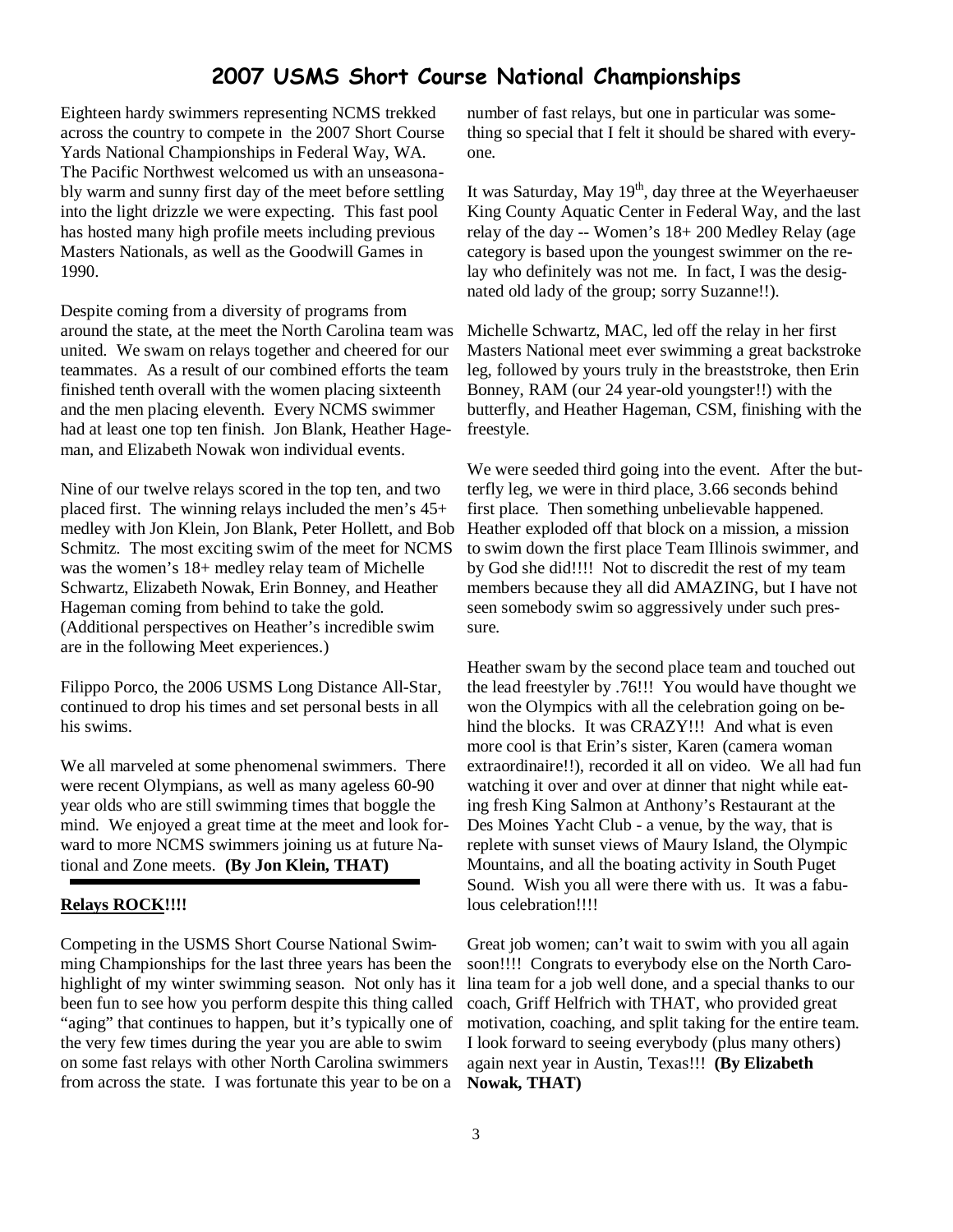# 2007 USMS Short Course National Championships (Continued)

#### **THAT Masters at USMS Nationals**

Once in a while there is a mass gathering of those among us who are slightly crazed and seemingly addicted to submerging ourselves in chlorine for kicks. This convening goes by the official name of the United States Masters Nationals. This year, this odd and surly tribe chose the weekend of May  $17<sup>th</sup> - 20<sup>th</sup>$  to congregate in the Pacific Northwest to collectively have it out at one of the finer aquatic facilities our nation has to offer, the Weyerhauser-King Aquatic Center in Federal Way, WA.

To the casual on-looker, this event probably looks like a bunch of washed up Michael Phelps wannabes in overpriced bathing costumes. But take a closer look, or perhaps listen to the always enthusiastic announcer shouting about the sixty-five year old in the pool who is on record pace. You will find that this bunch are a cross section of our culture who happen to be precociously fit and have the kind of positive and welcoming attitude that immediately endears the new-comers to the old-comers who hold national records in the  $95 + age$  group. Sit there and watch this scene continue all weekend, and those who stay dry can't help but feel like they are missing out.

Into this scene, the Tar Heel Aquatic Team sent five athletes and a coach, a significantly diminished squad from years before due to the unfortunate distance of this year's venue. Jon Klein, Bob Schmitz, Elizabeth Nowak, Suzanne Robbins-Bonitz, and Filippo Porco joined a delegation from North Carolina that topped out at eighteen, down from a pre-meet total of twenty-one. The North Carolina Masters were few but strong, and their performance earned them tenth place overall. Their success stood out in a field that included many former Olympians as well as teams with participant numbers in the 70's, 80's and beyond.

As a team, the highlight of the meet came in the Women's 18 + 200 free relay, when Charlotte Masters athlete Heather Hageman flew from third place to first in the last 50 yards. With all the onlookers stunned, the ladies and gentlemen from the Tar Heel state converged behind the blocks to celebrate an awesome race.

Notable individual accomplishments included Elizabeth Nowak's victory in the women's 40-44 100 IM, which along with the rest of her swims made the trek out to the upper left corner of our nation more than worth it. Filippo Porco managed to drop time in every event he swam while enjoying himself thoroughly and managing to befriend pretty much every one of the 1400-plus people attending the meet.

Although the training partners affectionately known as Bob and Jon had somewhat of an off meet by their stratospheric standards, their contributions to the relays and the overall NC Masters team atmosphere were significant. Additionally, Bob shared coaching insights over a beautiful seafood meal on the final night in Seattle. I would like to emphasize the phrase "beautiful seafood meal" as this points to one of the best things about Masters swimming -- the friends you make and the times you have not only in but also out of the pool.

The phrase "it is not about winning or losing" is said often enough to be trite and is appropriately applied here to the Masters Nationals experience. Masters swimming really does allow for the true scope of human ability to shine through and be recognized by all who find themselves on pool decks everywhere with that scantily clad and smiling tribe who are the Masters. Thanks to this year's squad and congratulations to all Masters swimmers. **(By Coach Griff Helfrich)** 

Once again, the strong sense of team spirit among NCMS swimmers at a national championship meet flourished during the four days of the short course nationals in Federal Way, Washington. New names and faces were there, which was great, but we also missed the "regulars" who chose not to enter because of the distance.

Although sounding corny, it's a goose-bumpy experience to be part of such camaraderie. We were all elated with those who had fast times and shared the disappointment of those who didn't fare as well as they had hoped. A poor dive start, a missed turn, the fear of the proverbial piano descending on one's back if one goes out too fast, etc. are some of the risks we face when we get ready to mount the starting block. Sharing all these concerns with teammates makes it easier to walk over to the starting end of the pool and stand behind the starting block in your lane.

Special thanks are in order for Jon Klein, our relay coordinator extraordinaire. Immediately after the entry deadline passed, those who entered the meet received an email from Jon inquiring if we wanted to be on a relay team, and if so, which stroke(s) we'd prefer to swim and what sort of 50 *(Continued on page 5)*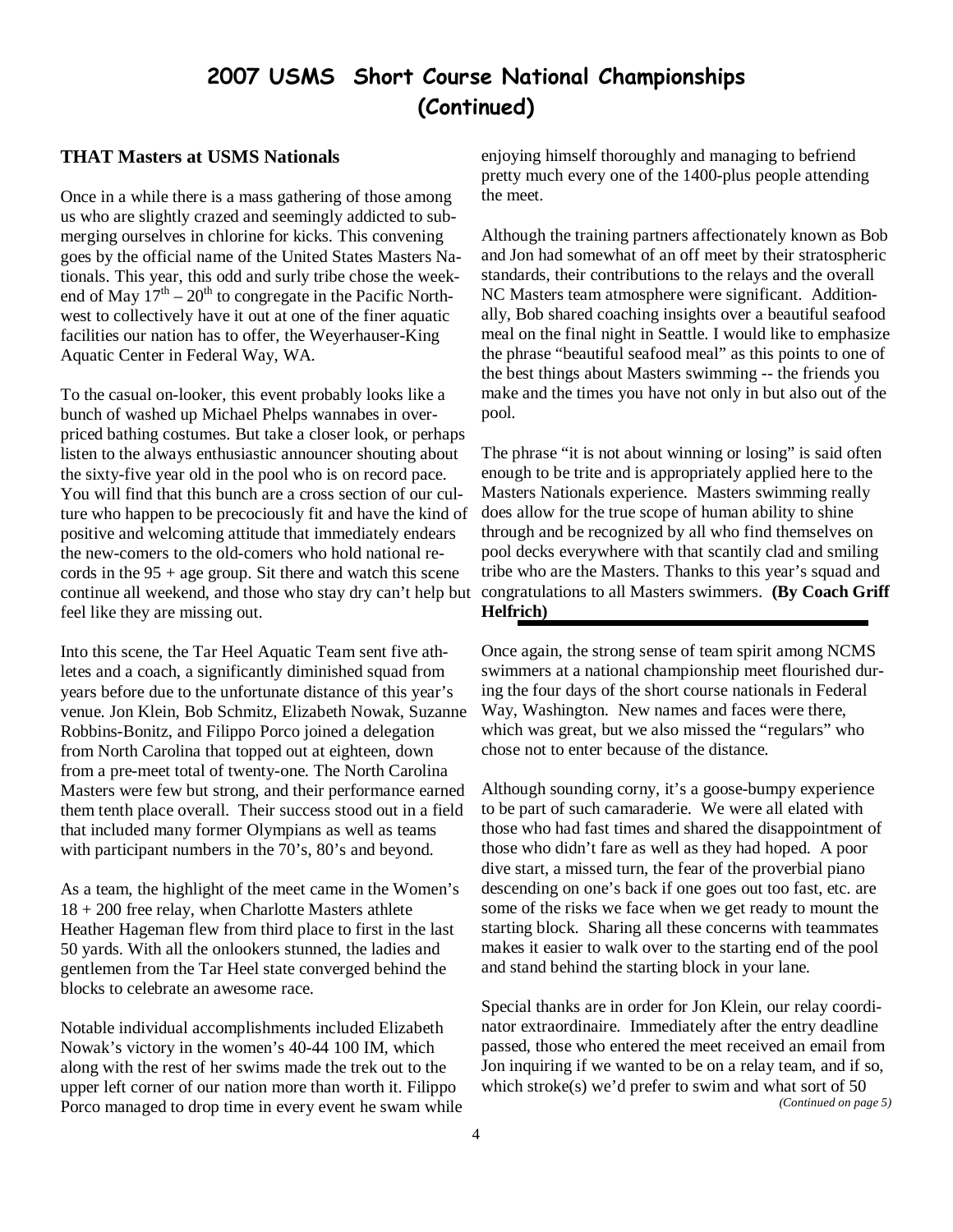# 2007 USMS Short Course National Championships (Continued)

#### *(Continued from page 4)*

yard time we expected to have in that stroke. After Jon sorts through the replies, he produces a first draft of teams for each relay event. He sends the proposed draft to us to review and respond. As it's sometimes hard to get people pinned down, it usually takes three drafts before finalizing the makeup of the teams. This process would drive most people mad, but Jon seems to accomplish this critical task with ease each year. His valued efforts produce excellent results because his stated goal is to create personnel combinations that will produce the most points for NCMS. THANK YOU JON! **(By Jerry Clark)** 

There were two take home lessons in reality for me at the 2007 SCY Nationals in Federal Way WA.

#### **First Lesson: Don't bet against Heather Hageman.**

Ms. Hageman did not realize on the final leg of the 18+ women's 200 medley relay that the lead competitor was simply too far away (was it fifteen yards?) to be caught. Maybe Heather could catch the gal who was five yards ahead if she was lucky. It was beautiful to watch Heather catch (actually the correct words I think are "mow down") both and touch first. I don't think her

24.01 was luck. Way to go Heather and all the members of that National Championship relay.

#### **Second Lesson: Know your suit size.**

I arrived on Thursday and bought a new neck-to-knee racing suit. Guessing at my size I tried on a 32 which was tight and a 30 which was tighter. I figured the tighter the better as it would squeeze my old flabby body into a sleek shape. I bought the size 30. On the blocks for my first event, 50 breast, I thought "I'm set, I'm sleek, I'm fast". I bent over to take my mark. Then I thought "OMG my suit's so tight I can barely bend over. I hope my ass doesn't bust out." It didn't, but neither did I make my seed time. I thought I'd give the suit another go in the 200 free -- bad idea. The first 25 was OK until I arrived at the wall. I couldn't flip. The suit was so tight I couldn't tuck completely. I felt like I was lifting weights trying to flip. This went on for six more painful turns and a sub-par time. I pulled out my old suit to wear for the rest of the day's events and checked the size -- 34. Was I suit-stupid or what?

I hope we have a good turnout for the long course meet in Houston, and I will be in a size 34. **(By Bob Schmitz)**

| Event                         | Place / Time        | <b>Team</b>                                                                   |  |
|-------------------------------|---------------------|-------------------------------------------------------------------------------|--|
| Men 200 Free Relay            | 3rd/1:33.65         | Blank, Jon W, Hollett, Peter G, Klein, Jonathan E, Schmitz, Robertth,         |  |
| Men 200 Free Relay            | 6th/1:33.79         | Goldman, Brian H, Porco, Filippo M, Terndrup, Seth P, Stewart, Henry D,       |  |
| Men 200 Free Relay            | 15th / 1:44.61      | Clark, Jerry, Ferroggiaro, Fred, Su, Billy, Mangrum, John W,                  |  |
| <b>Men 200 Medley Relay</b>   | 1st/1:45.29         | Klein, Jonathan E, Blank, Jon W, Hollett, Peter G, Schmitz, Robert,           |  |
| Men 200 Medley Relay          | 10th/1:45.05        | Ferroggiaro, Fred, Goldman, Brian H, Stewart, Henry D, Terndrup, Seth P,      |  |
| Men 200 Medley Relay          | 19th / 1:59.91      | Mangrum, John W, Porco, Filippo M, Su, Billy, Clark, Jerry,                   |  |
| Mixed 200 Free Relay          | 2nd/1:36.09         | Klein, Jonathan E, Nowak, Elizabeth A, Blank, Jon W, Hageman, Heather M,      |  |
| Mixed 200 Free Relay          | $14^{th}$ / 1:44.31 | Porco, Filippo M, Lawrence, Kari C, Schwartz, Michelle L, Schmitz, Robert,    |  |
| Mixed 200 Medley Relay        | 2nd / 1:48.08       | Schwartz, Michelle L, Blank, Jon W, Stewart, Henry D, Hageman, Heather M,     |  |
| Mixed 200 Medley Relay        | $8^{th}$ / 1:51.64  | Klein, Jonathan E, Nowak, Elizabeth A, Bonney, Erin R, Terndrup, Seth P,      |  |
| Women 200 Free Relay          | 2nd / 1:42.32       | Nowak, Elizabeth A, Hageman, Heather M, Schwartz, Michelle L, Bonney, Erin R, |  |
| <b>Women 200 Medley Relay</b> | 1st/1:55.97         | Schwartz, Michelle L, Nowak, Elizabeth A, Bonney, Erin R, Hageman, Heather M, |  |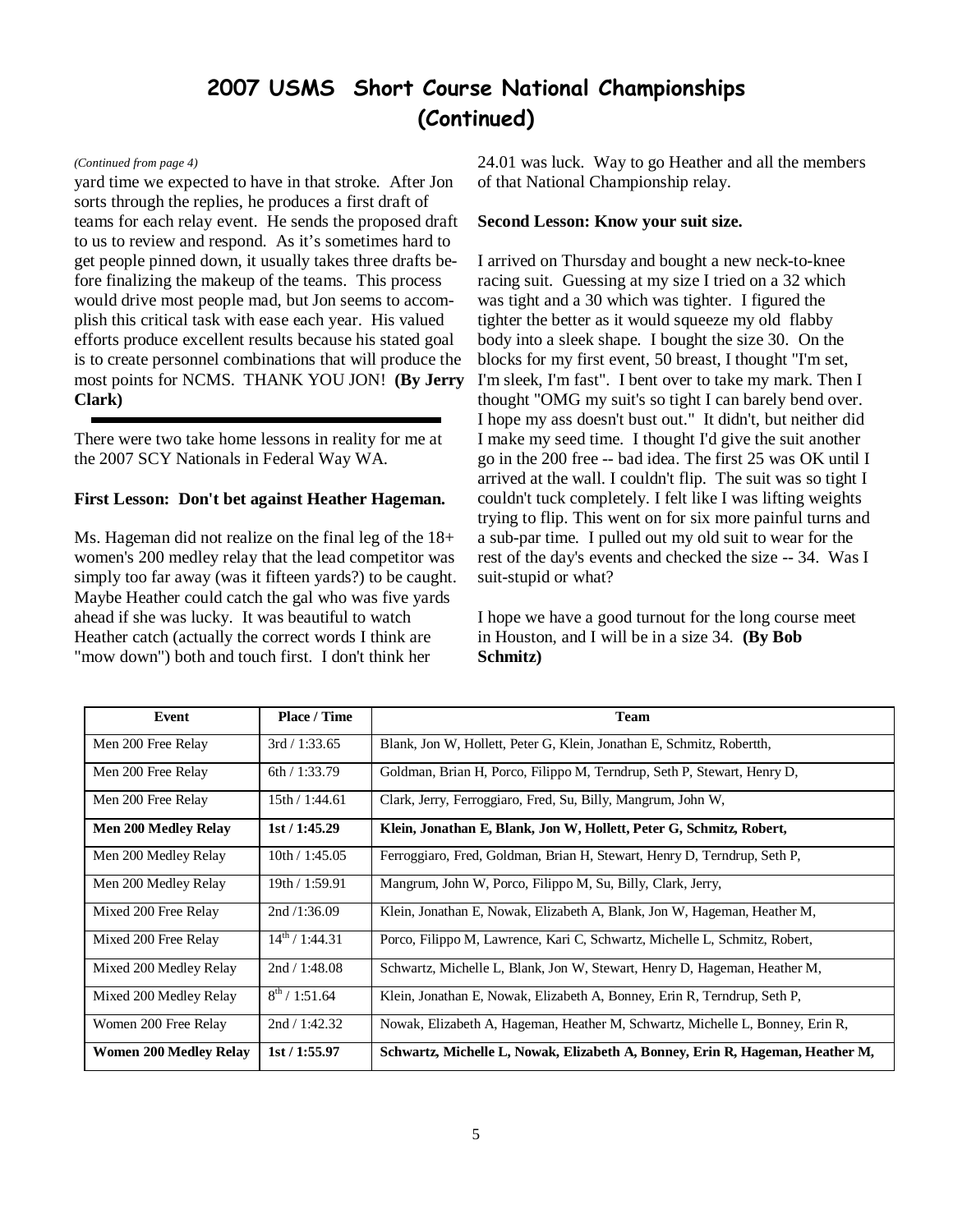# 2007 USMS Short Course National Championships (Continued)

| Age       |                              |                                                                                                                                                                      |
|-----------|------------------------------|----------------------------------------------------------------------------------------------------------------------------------------------------------------------|
| Group     | Swimmer                      | Place / Event / Time                                                                                                                                                 |
| 18-24     | Bonney, Erin R               | 15th / 100 IM / 1:09.60; 3rd / 100 Free / 56.26; 4th / 50 Free / 25.09; 5th / 50 Fly / 28.73                                                                         |
| $25-29$   | Lawrence, Kari C             | 17th / 100 IM / 1:07.16; 17th / 50 Back / 32.95; 31st / 100 Free / 59.97; 9th / 200 IM / 2:22.82;<br>15th / 50 Fly / 29.45; 12th / 100 Breast / 1:14.36              |
| 35-39     | Schwartz, Michelle L         | 5th / 100 Fly / 1:06.78; 9th / 100 Back / 1:07.60; 11th / 100 IM / 1:09.38; 10th / 50 Back / 31.38;<br>7th / 200 IM / 2:29.35; 13th / 50 Fly / 30.37                 |
|           | Hageman, Heather M           | 1st / 50 Free / 24.40; 7th / 50 Breast / 35.94; 3rd / 50 Back / 28.92; 4th / 50 Fly / 28.05                                                                          |
| $40 - 44$ | Nowak, Elizabeth A           | 1st / 100 IM / 1:04.10; 2nd / 50 Breast / 32.45; 7th / 200 Free / 2:06.32; 5th / 100 Free / 56.65;<br>4th / 200 IM / 2:21.19; 2nd / 100 Breast / 1:12.06             |
| 70-79     | Robbins-Bonitz,<br>Suzanne E | 4th / 50 Breast / 1:01.25; 3rd / 100 Back / 1:49.43; 3rd / 50 Back / 48.06; 2nd / 200 Back / 3:55.28;<br>6th / 50 Free / 48.20; 3rd / 100 Breast / 2:18.31           |
| $25-29$   | Porco, Filippo M             | 5th / 1650 Free / 20:05.97; 18th / 50 Breast / 31.62; 14th / 400 IM / 5:23.81;<br>19th / 200 Breast / 2:35.84; 21st / 100 Breast / 1:09.88; 7th / 500 Free / 5:39.72 |
| 30-34     | Terndrup, Seth P             | 14th / 200 Free / 1:55.36; 16th / 100 Free / 51.44; 10th / 50 Free / 23.22                                                                                           |
|           | Su, Billy                    | 5th / 1000 Free / 11:25.17; 20th / 100 Fly / 1:01.34; 24th / 100 IM / 1:05.81; 9th / 50 Back / 31.76                                                                 |
| $40 - 44$ | Goldman, Brian H             | 8th / 50 Breast / 30.77; 10th / 200 Free / 1:54.81; 13th / 100 IM / 1:01.42; 10th / 100 Free / 50.84                                                                 |
|           | Stewart, Henry D             | 6th / 100 Fly / 54.29; 9th / 200 Free / 1:50.80; 4th / 100 IM / 56.79; 6th / 100 Free / 49.32;<br>5th / 50 Free / 22.46; 4th / 50 Fly / 24.51                        |
|           | Mangrum, John W              | 15th / 100 Back / 1:08.03; 12th / 400 IM / 5:27.03; 8th / 200 Fly / 2:51.93; 8th / 50 Back / 31.32;<br>14th / 200 Back / 2:26.53; 13th / 200 IM / 2:31.15            |
| 45-49     | Blank, Jon W                 | 1st / 50 Breast / 28.23; 1st / 200 Breast / 2:15.54; 1st / 100 Breast / 1:00.46; 5th / 100 Fly / 54.45;<br>2nd / 200 IM / 2:05.45; 2nd / 100 IM / 56.36              |
|           | Hollett, Peter G             | 2nd / 1000 Free / 10:54.85; 12th / 100 Fly / 57.81; 9th / 200 Free / 1:55.16; 9th / 100 Free / 51.73;<br>5th / 500 Free / 5:08.02                                    |
|           | Klein, Jonathan E            | 10th / 100 Fly / 57.11; 3rd / 100 Back / 57.94; 4th / 50 Back / 26.73; 7th / 100 Free / 51.15;<br>3rd / 200 Back / 2:05.44; 5th / 50 Fly / 25.03                     |
| 50-54     | Ferroggiaro, Fred            | 2nd / 1650 Free / 18:15.28; 16th / 200 Free / 1:59.73; 7th / 200 Fly / 2:16.96; 3rd / 200 Back / 2:09.06;<br>6th / 500 Free / 5:26.22                                |
|           | Schmitz, Robert              | 8th / 50 Breast / 30.73; 20th / 200 Free / 2:00.79; 18th / 100 IM / 1:03.75; 9th / 200 Breast / 2:33.98;<br>30th / 50 Free / 25.33; 9th / 100 Breast / 1:08.05       |
| 65-69     | Clark, Jerry                 | 3rd / 1000 Free / 13:13.99; 8th / 50 Breast / 37.87; 2nd / 200 Free / 2:15.12; 3rd / 100 Free / 59.33;<br>3rd / 50 Free / 27.41; 2nd / 500 Free / 6:18.31            |

# **NC Masters' Lanes**

## **2007 THAT Devil Spring Splash March 31, 2007 By Elizabeth Nowak**

The First Annual THAT Devil Spring Splash was held at the Duke University Taishoff Aquatic Center on Saturday, March 31<sup>st</sup>. The Tar Heel Aquatic Team (THAT) hosted the event in conjunction with a Duke University alumniswimming reunion. With over 100 participants representing eighteen different teams traveling from all corners of the country, the meet was a huge success!! Many swimmers who had hung up their cap and goggles 15+ years ago came for the event as well as a number of first-timers who were ready to give competitive swimming a try.

David McKee, THAT team member and first-time com-

petitor, captures the essence of what Masters swim meets are all about:

#### What it felt like to swim in my first Masters swim meet:

"Swimming in the THAT Devil Spring Splash a couple of weeks ago was awesome. I had not swum a timed lap since 1971. I resumed swimming for fitness a couple of years ago after a thirty-five year hiatus. This January I began participating in practices on Saturday mornings. Coach Jeff Dugdale told me that he would help me achieve any goal that I might have. Moreover, he said he could make me a more efficient swimmer if I'd follow his suggestions. He suggested and encouraged me to swim the 500 freestyle at the Duke meet. My reply to him, "Why not?"

*(Continued on page 7)*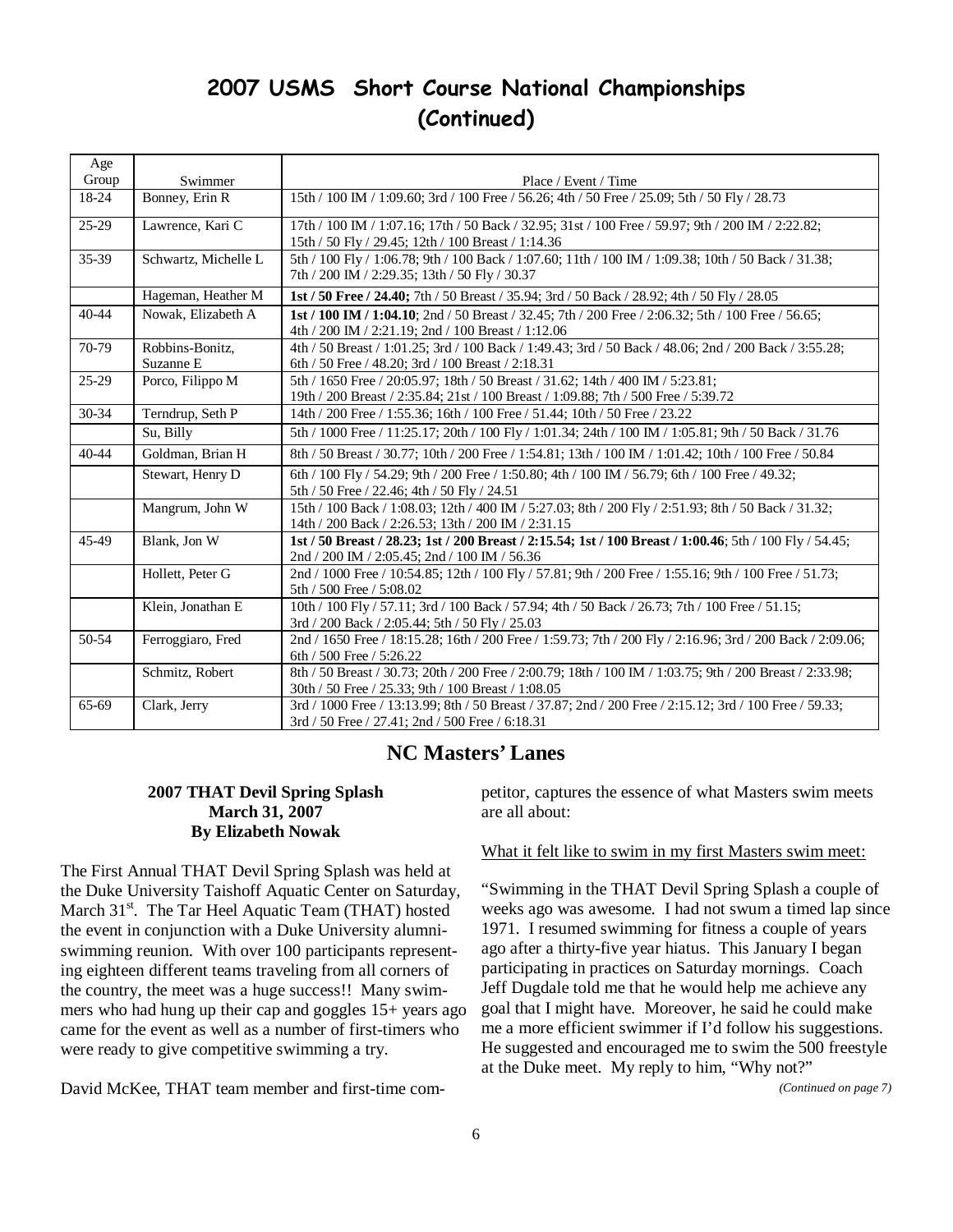#### *(Continued from page 6)*

"Arriving at Duke at ten that morning was pretty overwhelming. I didn't know what to expect. I saw teammates, Jerry and Margaret, as I walked in, and they were helpful. There were more people there than I anticipated. Since my heat was the first event I didn't have time to think too much. I had a great time! Everyone was incredibly supportive. The encouragement I received from the team was powerful. I tried to do likewise for them."

Congratulations to David and to everybody who swam in the THAT Devil Spring Splash!!! A big thank you to Duke University Swim Coach Dan Colella for all his help and for letting us take over his pool for the day. Hope to see everybody again next year!!!

Overall Team Scores:

THAT – 886.50 DAMA – 606.50 RAM – 430

## Swimming in Europe **By John Mangrum, RAM**

I recently competed in Prague, Czech Republic and also in Guernsey, Channel Island, UK.

There were 134 swimmers competing in the Prague meet. I was the only American entered. There was also a lady from Australia as well as a couple of people from France and Switzerland. I have been to several countries competing for USMS before and have always felt right at home both in English and non-English speaking countries. This swim meet was named the First Annual Neptune's Cup and was the first international meet in which I competed where no one spoke English. It was wild being in a country and situation where you have no idea what people are saying.

In France, Germany and Italy I understand the languages and can get by, but this was not the case in Prague. I tried to obtain a Czech language CD beforehand but could not find one. Consequently, I arrived blind to the language, and decided I was just going to try to figure it out while I was there.

The entire meet was conducted in Czech. My friends there translated for me, and the Meet Director also helped me. I had already made an English translation of my strokes beforehand. For example, I jotted a note that '100 m motýlek muži' meant 'men's 100 butterfly' in order that I would be ready. Since the heat sheets were posted on the wall, I knew when my events would occur. The Meet Director

gave me hand signals to show me which lane I was to swim. I would line up behind the block, and he would point when it was time for me to step up.

The pool was much like the Grimsley pool in Greensboro. Shallow!! And slick tiles.!!! (You can see the pool in the pictures.)

Because the starting blocks were two-foot by two-foot concrete squares there was nothing to grab for starting. Consequently, the starts were very much like standing on the pool deck and diving from the edge. Also, the backstroke bar was cemented into the block which made it very difficult to pull yourself up out of the water. I am 6'2'' and used to pulling my body completely out of the water. Not being able to reach up made it difficult to say the least.

The meet referee ran the meet very quickly. It was "Demmie Mar" (take your mark) and then the gun fire. I stepped up for the 50 Fly expecting the quick start, but then he held us. Unfortunately, I was leaning forward on the block and just could not pull myself back up. Nevertheless, I tried. Just as he fired the gun I fell flat in the water. "Darn It" – a dead 'water' start! I came in last in that race but did manage to catch up with the other "flyers" at the end.

There was a very nice social after the meet when the awards were given. My time in the 100 fly earned me a certificate/diploma. It was the third fastest time of the meet. The social consisted of lots of eating, drinking, and dancing. Even though I did not know the language, I made some very good friends, and they have asked me to return next year.

Prague is a very beautiful city to visit with lots of history and amazing buildings. If you are ever in the city and want to swim, you will be welcomed.

The other meet I competed in was the OCS 16th Open International Guernsey Masters Meet, in Guernsey, Channel Island, UK. I competed in this meet last year and made some really good friends. The Brits were looking forward to having the American come back again.

The Meet this year attracted over 180 swimmers from fifty clubs competing in over 1,000 swims plus relays. There were many of their regular supporters, other British traveling from England, Wales and Scotland, as well as those journeying from other countries, including the USA, France, Spain, and Switzerland. This is such a lovely and friendly event. The meet is spread over three days, and on *(Continued on page 8)*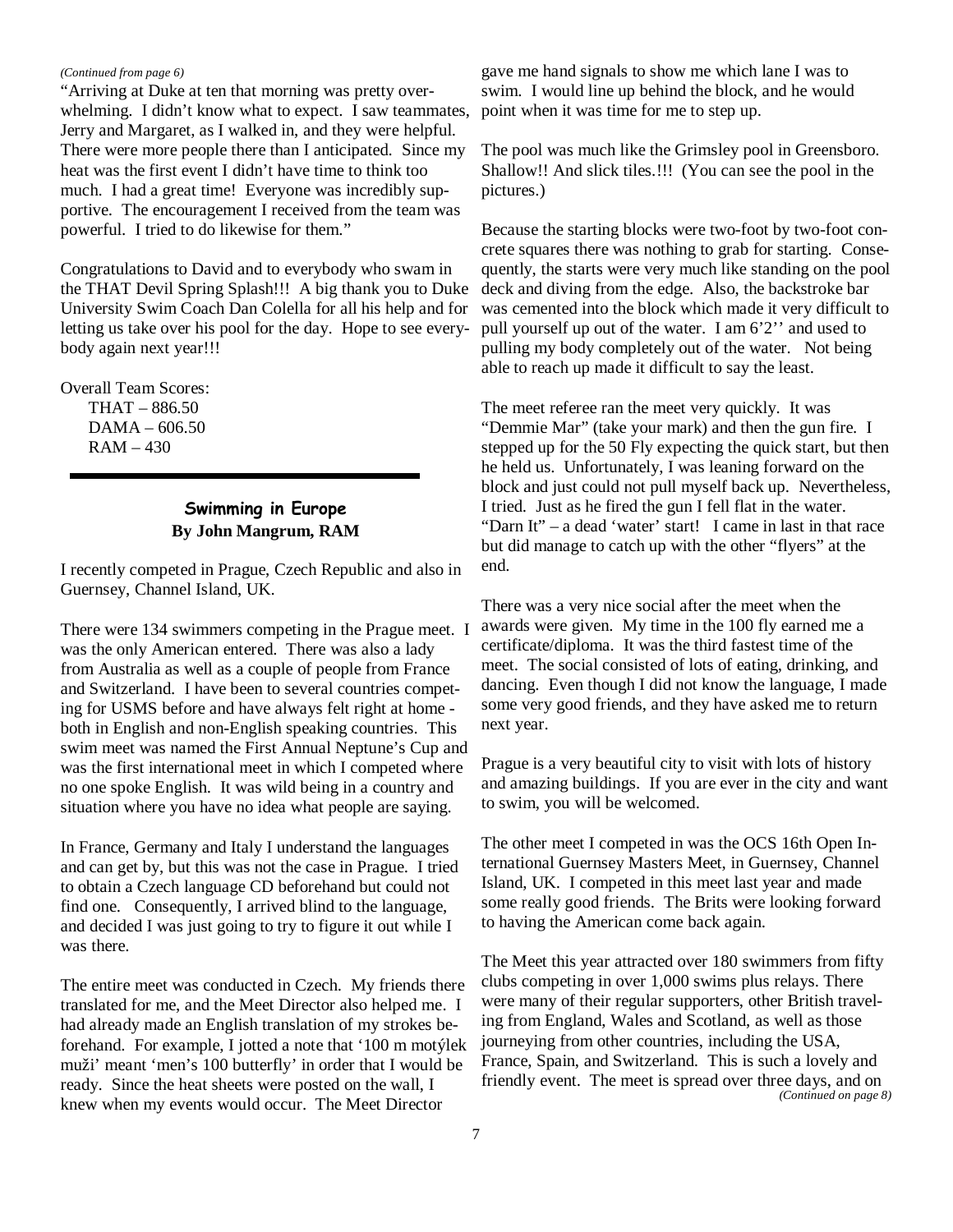#### *(Continued from page 7)*

Sunday after the Social luncheon you travel to Cobo to swim in the English Channel.

Last year the water was 9 degrees Celsius (48F) - VERY COLD! Even so, I could not let them have all that fun themselves. So I jumped right in with them. As a result, they had a good time with me afterwards. This year the water was much warmer - between 13 and 15 degrees Celsius. The water did not quite sting as much as last year. Nevertheless, the reward is the warm cognac waiting for you at the pub afterwards.

The meet participants are very sociable people. I receive emails from them once a week. Several will be traveling here to visit and compete in one of our meets. Swimming has provided me the chance to do what I love, see the world, and make new friends while representing our city, state, country and US Masters Swimming.

If anyone is interested in competing overseas please let me know. I have several links to European meets and contact info for them as well. We as a team need to start planning for the World Masters Meet in Perth, Western Australia in April 2008. You will have a great time over there. I will

be returning in October to compete in the 1st Australasian Masters Games.

The Perth meet is just about eleven months away, but in order to reserve good flights and rooms etc., we need to start organizing now. I am willing to take the helm obtaining rooms and flight deals. Perth just announced air travel arrangements with the Star Alliance fleet. Air New Zealand and United belong to the Alliance. Please reply to me if you are interested in entering the April  $15<sup>th</sup> - 25th$ , 2008 World Meet. The open water event is the last day, Friday the 25th.

Here are some considerations for you who have never traveled there. It takes two days to fly there. You will need another two days just to adapt to the country time and atmosphere. You will have to apply for a visa for your travel there. You can do that online. I would strongly suggest you plan to be there for two weeks minimum; three weeks would be best. There are lots to see and do in the Land Down Under. I have been there five times and will be going again in October. It would be great if we could have twenty or more Masters to cross the big pond and have a nice showing there. Hope to hear from you soon.





World Record Setting NC Masters Relay Team

**Jon Klein, Jon Blank, Tim Lehman, Bob Schmitz**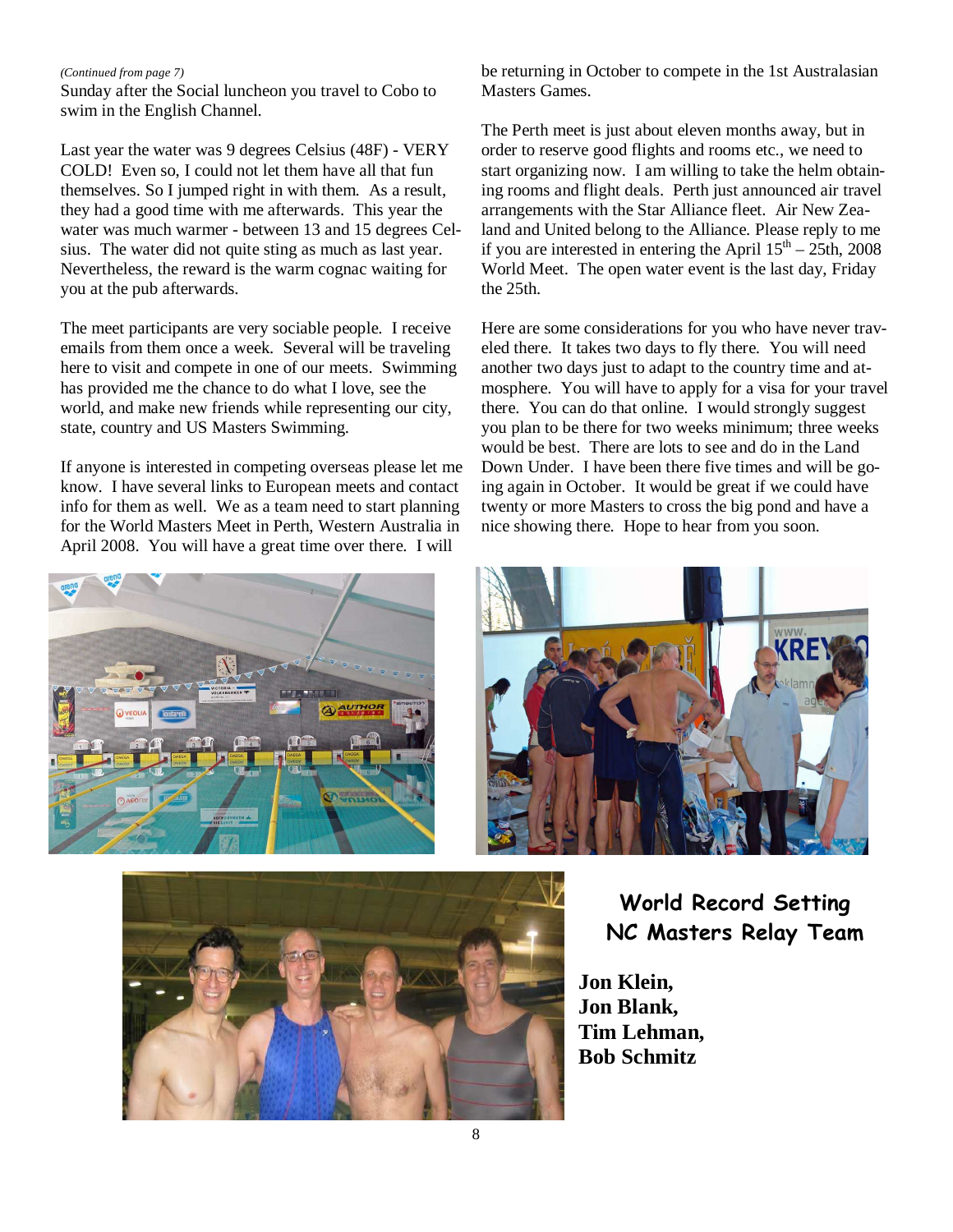# UPCOMING LOCAL 2007 MASTERS SWIMMING EVENTS

| <b>DATE</b>     | <b>EVENT</b>                                                                      | <b>LOCATION</b>                               | POINT OF CONTACT                                               |
|-----------------|-----------------------------------------------------------------------------------|-----------------------------------------------|----------------------------------------------------------------|
| July 1          | Terrapin Masters Terrapin Cup                                                     | University of Maryland, Col-<br>lege Park, MD | Jeff Strahota at (240) 472-1481; jstra-<br>hota@usms.org.      |
| July 7          | Eastern States 2-Mile Cable Swim                                                  | Chris Greene Lake, Char-<br>lottesville, VA   | Dave Holland, 804-282-6224, Henry-<br>DaFif@aol.com            |
| <b>July 7-8</b> | Team Greenville Masters/South Caro-<br>lina LCM Championships.                    | Westside Aquatic Club<br>Greenville SC.       | Karen Alexander; pix-<br>abugg@bellsouth.com                   |
| July 22         | Dynamo Masters LCM Invitational                                                   | Atlanta GA                                    |                                                                |
| Sept. 15-16     | Steve Barden Memorial Swim Meet<br>###                                            | Asheville NC                                  | Kitty & Joe Schmidt; 1 Hampton Drive,<br>Weaverville, NC 28787 |
| <b>Oct. 27</b>  | North Carolina Autumn Splash. SCM<br>###                                          | Hillsborough NC.                              |                                                                |
|                 | ### Meet Information and Entry Forms are / will be available on www.NCmasters.org |                                               |                                                                |

| 2007 CHAMPIONSHIPS         |                                              |                           |                                      |  |  |
|----------------------------|----------------------------------------------|---------------------------|--------------------------------------|--|--|
| <b>DATE</b>                | <b>EVENT</b>                                 | <b>LOCATION</b>           | POINT OF CONTACT                     |  |  |
| 6/27/2007<br>7/2/2007      | National Senior Games.                       | Louisville KY             | www.nsga.com<br>$(225)$ 766-6316     |  |  |
| $8/10/2007$ -<br>8/13/2007 | <b>USMS National LCM Champion-</b><br>ships. | The Woodlands TX          | www.usms.org/comp/lcnats07           |  |  |
| $8/18/07 -$<br>8/19/07     | Colony Zone LC Championships                 | U of MD, College Park, MD | www.pymasters.org/entry/terr0807.pdf |  |  |

## **LMSC - NC Officers and Staff**

| <b>Chairman</b><br>Vice-Chairman<br>Kemp Battle, AMS<br>Joe Gosha, NCMS<br>10 Parkside Ave<br>140 Lake Concord Rd<br>Ashville, NC 28804<br>Concord, NC 28025<br>828.251.0596<br>704-294-2021<br>NCchairman@usms.org<br>vicechairman@ncmasters.org | <b>Past Chairman</b><br>Fritz Lehman, RAM<br>439 Pebble Creek Dr.<br>Cary, NC 27511<br>$(919)$ 481-9767<br>fritzlehman@nc.rr.com | <i>Secretary</i><br>Elizabeth Nowak, THAT<br>2734 Sevier St.<br>Durham, NC 27705<br>919.489.8328<br>Secretary@ncmasters.org | <b>Treasurer</b><br>Jerry Clark, CSM<br>3107 Cloverfield Rd.<br>Charlotte, NC 28211<br>$(704)$ 374-1807<br>treasurer@ncmasters.org |
|---------------------------------------------------------------------------------------------------------------------------------------------------------------------------------------------------------------------------------------------------|----------------------------------------------------------------------------------------------------------------------------------|-----------------------------------------------------------------------------------------------------------------------------|------------------------------------------------------------------------------------------------------------------------------------|
|---------------------------------------------------------------------------------------------------------------------------------------------------------------------------------------------------------------------------------------------------|----------------------------------------------------------------------------------------------------------------------------------|-----------------------------------------------------------------------------------------------------------------------------|------------------------------------------------------------------------------------------------------------------------------------|

| Registrar / Webmaster   | <b>Top Ten Chairperson</b>                                      | <b>Newsletter Editor</b>                         | <b>Records</b>                             |
|-------------------------|-----------------------------------------------------------------|--------------------------------------------------|--------------------------------------------|
| George Simon, RAM       | Henry Stewart, RAM                                              | Jim Envart, CFAC                                 | Henry Stewart, RAM                         |
| 10229 Boxelder Drive    | 5404 Killarney Hope Dr.                                         | 1408 Emerald Dunes Dr. 5404 Killarney Hope Dr.   |                                            |
| Raleigh, NC 27613       | Raleigh, NC 27613-1029                                          | Sun City Center, FL 33573 Raleigh, NC 27613-1029 |                                            |
| $(919) 846 - 2423$      | $(919) 881 - 9916$                                              | $(813)$ 633-5566                                 | $(919) 881 - 9916$                         |
| $NC$ registrar@usms.org | hstewart@strategicbenefitsol the enyarts@usms.org<br>utions.net |                                                  | hstewart@strategicbenefits<br>olutions.net |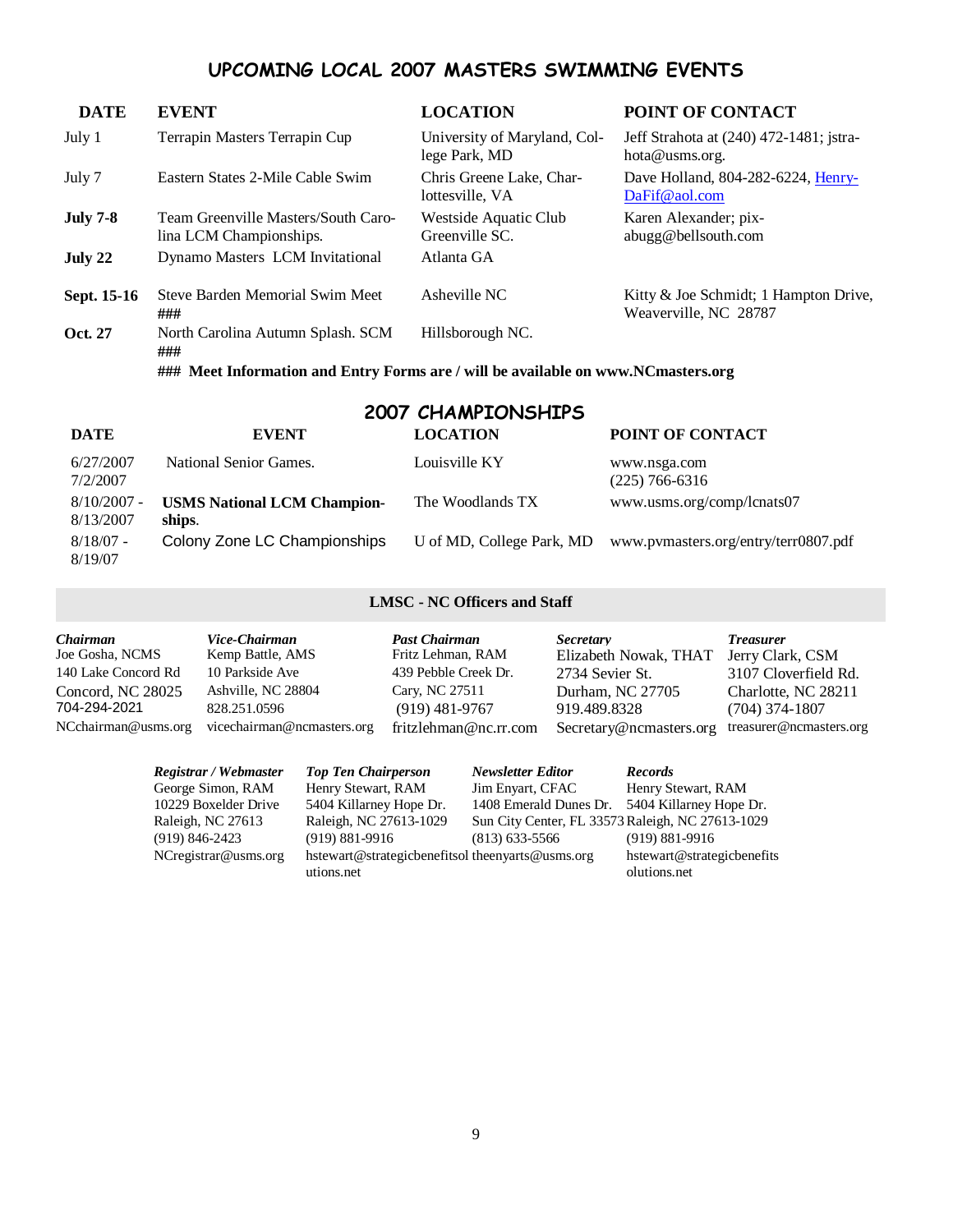# **The Steve Barden Memorial Masters Swim Meet & Open Water Competition September 15-16, 2007**

| <b>Sponsored by:</b>   | <b>Asheville Masters Swimming</b>                                                                                                                                                                                                                                                                                                                                                                                                                                                                                 |
|------------------------|-------------------------------------------------------------------------------------------------------------------------------------------------------------------------------------------------------------------------------------------------------------------------------------------------------------------------------------------------------------------------------------------------------------------------------------------------------------------------------------------------------------------|
|                        | LMSC for NC, for USMS, Inc. Sanction #137-05 and 137-050W                                                                                                                                                                                                                                                                                                                                                                                                                                                         |
| <b>Sanctioned by:</b>  |                                                                                                                                                                                                                                                                                                                                                                                                                                                                                                                   |
| Date:                  | Saturday September 15 <sup>th</sup> and Sunday September 16 <sup>th</sup> , 2007                                                                                                                                                                                                                                                                                                                                                                                                                                  |
| <b>Location:</b>       | Asheville School, Asheville North Carolina                                                                                                                                                                                                                                                                                                                                                                                                                                                                        |
| <b>Directions:</b>     | Take I-40 West of Asheville to exit 44. Turn left onto Smokey<br>Park Hwy, also 19/23. Proceed 1 mile straight ahead past hotels<br>and shopping centers. Follow Asheville School signs to drive on<br>right.                                                                                                                                                                                                                                                                                                     |
| <b>Meet Directors:</b> | Joe and Kitty Schmidt                                                                                                                                                                                                                                                                                                                                                                                                                                                                                             |
| <b>Meet Referee:</b>   | Joe Schmidt (USA Swimming Certified Referee)                                                                                                                                                                                                                                                                                                                                                                                                                                                                      |
| <b>Facility:</b>       | Asheville School competition pool, 360 Asheville School Rd,<br>Asheville, NC, is a 25-yard x 6 lanes with non-turbulent lane lines and<br>electronic timing. Five lanes will be used for competition and the sixth<br>lane will be for continuous warm-up/warm-down. Water depth ranges<br>from 4 feet at the shallow end to 12 feet at the deep end. Women and<br>men's locker rooms are available at Asheville School.                                                                                          |
| <b>Rules:</b>          | Swimmers must be registered with U.S. Masters Swimming<br>(USMS) for pool sessions at Asheville School and for Open Water<br>at Biltmore Lake. Please attach photocopy of current 2007 registration<br>card to entry. Deck entries will be available at the discretion of the<br>Meet Director. The 2007 USMS rules shall prevail. Each swimmer<br>limited to five events plus two relays per day. Relay swimmers must<br>swim one individual event, which could be the open water event.                         |
| <b>Fees:</b>           | Ind. Events \$3, Relays \$4. Facility fee \$10. (See open water form<br>for special fees) Fees must accompany entries and are non-refundable.<br>Late and deck entries will be accepted, \$5 per event.<br>A "No Time" (NT) will not be accepted; each entry must have a previ-<br>ous time. Please include estimated time for open water event<br>if this is first time. Make checks payable to Asheville Masters Swim-<br>ming. Send entries to Kitty & Joe Schmidt; 1 Hampton Drive,<br>Weaverville, NC, 28787 |
| Deadline:              | Entry deadline to be seeded is 5 PM EST, September 2nd, 2007.                                                                                                                                                                                                                                                                                                                                                                                                                                                     |
| <b>Awards:</b>         | Awards will be given for $1st$ - 6 <sup>th</sup> place in each age group in each<br>event. Team awards will be given to the $1st - 3rd$ place teams.                                                                                                                                                                                                                                                                                                                                                              |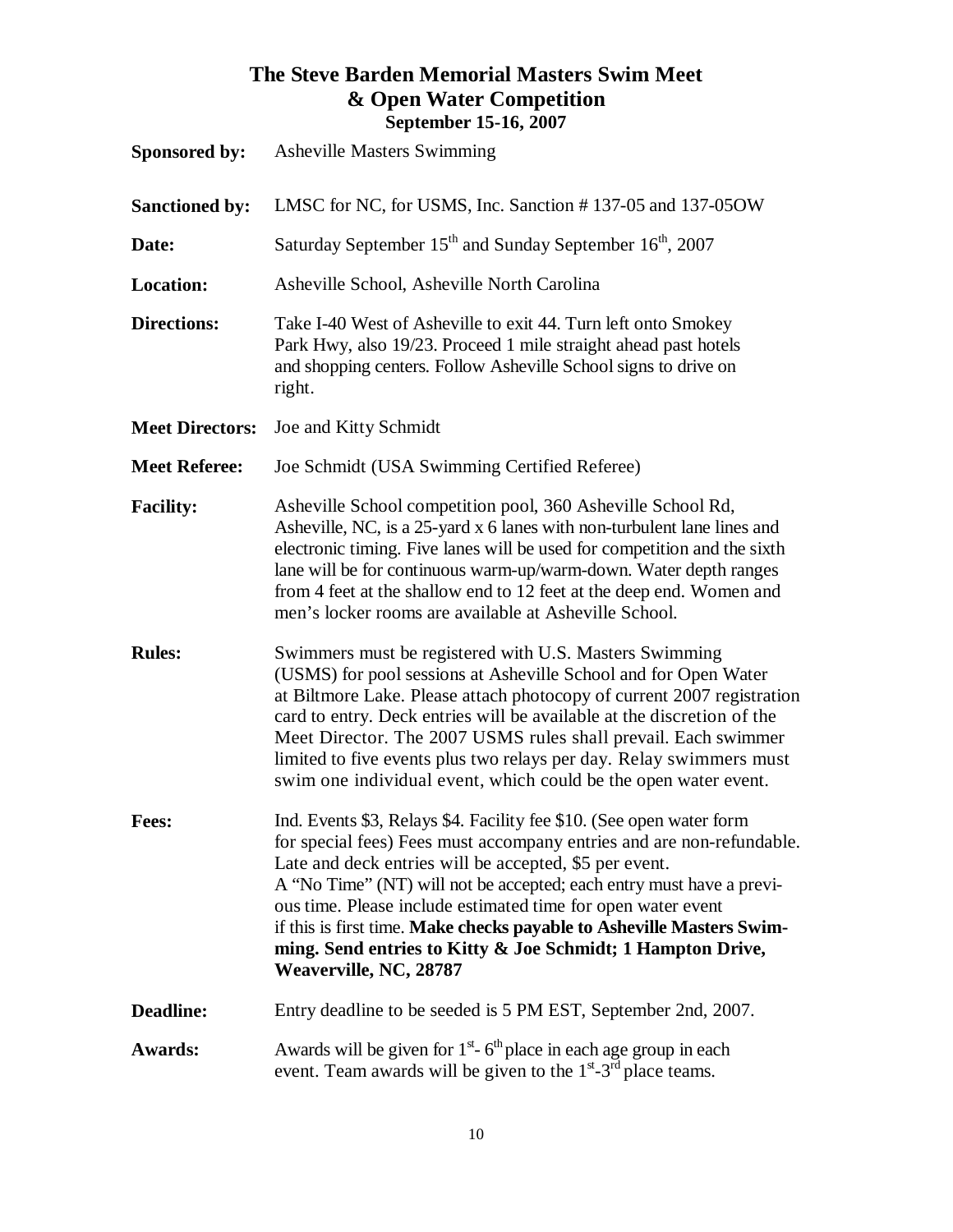Scoring: Scoring will be 7-5-4-3-2-1 for individual events and 14-10-8-6-4- 2 for relays. There will be no scoring for the Open Water event.

- Lodging: Ramada-Asheville @ River Ridge 800 Fairview Rd., Asheville, N.C. 28803 828-298-9141, \$79+ (includes breakfast) www.ramadariverridge.com (9 miles, 15 min. from swim sites) Room reservations should be made before Aug. 25th After this date the block will be released.
- Warm up: Saturday Lake Warm-up: 9.15 9.45 AM Competition Begins: 10.00 AM Saturday Pool Warm-up: 1.00 – 1.45 PM Competition Begins: 2:00 PM Sunday Pool Warm-up: 8:00-8:45 AM Competition Begins: 9:00 AM

#### **Order of Events**

#### **Saturday, Sept. 15**

| <u>Women</u> | <u>Event</u>              | Men            |
|--------------|---------------------------|----------------|
| 1            | Open Water 1/2 mi.        | $\overline{c}$ |
| 3            | Open Water 1 mi           | 4              |
| 5            | 200 Mixed Medley Relay    |                |
| 6            | 100 Freestyle             | 7              |
| 8            | 200 Backstroke            | 9              |
| 10           | 50 Butterfly              | 11             |
| 12           | 200 Individual Medley     | 13             |
| 14           | 100 Breaststroke          | 15             |
| 16           | 200 Butterfly             | 17             |
| 18           | 50 Backstroke             | 19             |
| 20           | 200 Freestyle Relay       | 21             |
|              | Sunday, Sept 16           |                |
| 22           | 200 Mixed Freestyle Relay |                |
| 23           | 200 Freestyle             | 24             |
| 25           | 100 Individual Medley     | 26             |
| 27           | 200 Breaststroke          | 28             |
| 29           | 100 Butterfly             | 30             |
| 31           | 400 Individual Medley     | 32             |
| 33           | 100 Backstroke            | 34             |
| 35           | 50 Breaststroke           | 36             |
| 37           | 50 Freestyle              | 38             |
| 39           | 400 Freestyle Relay       | 40             |
| 41           | 200 Medley Relay          | 42             |
| 43           | 500 Freestyle             | 44             |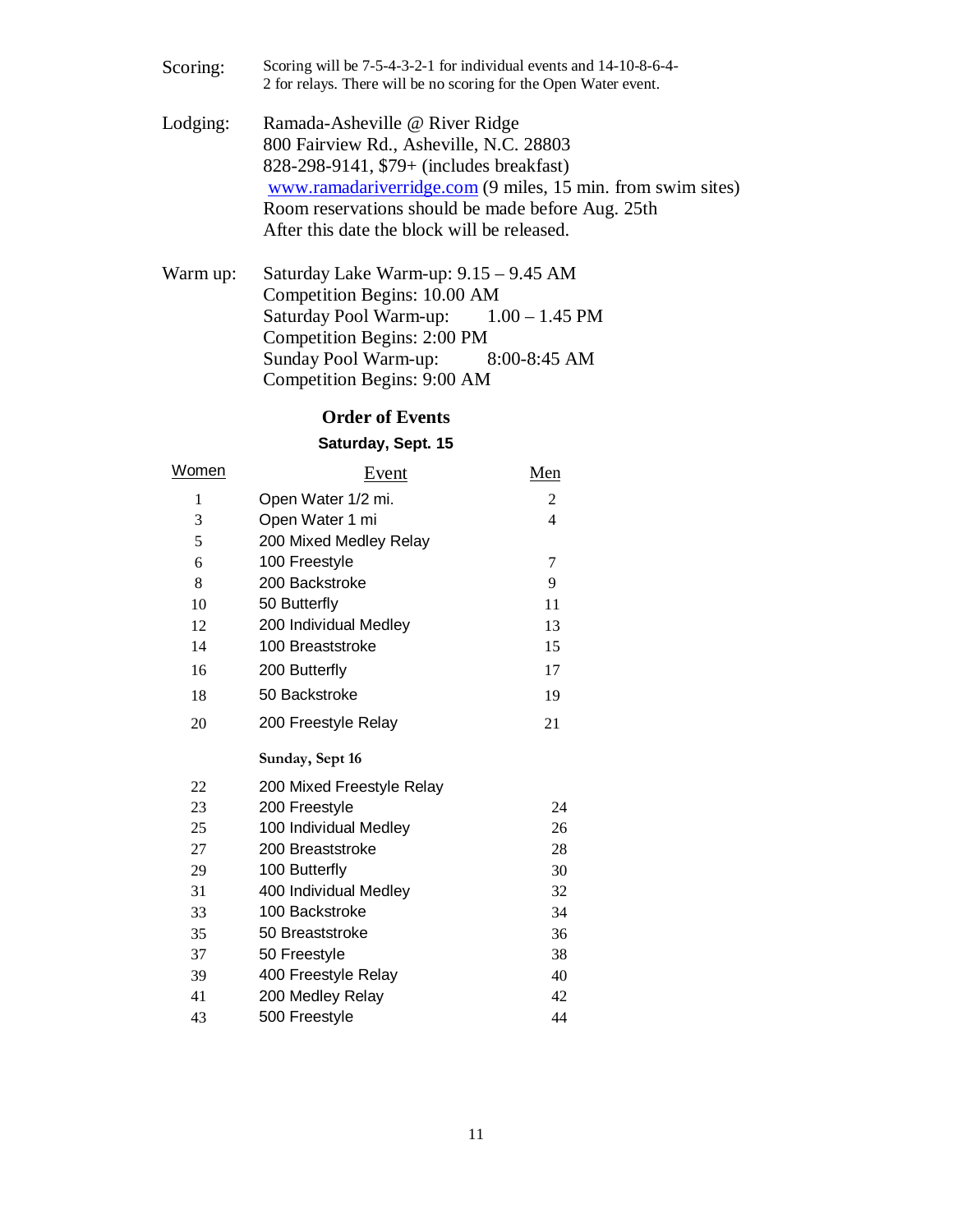# **The Steve Barden Memorial Masters Swim Meet Open Water Competition Sanctioned by LMSC for USMS, Inc., Sanction # 137-05 OW**

| <b>Events:</b>         | 1/2 and 1 mile open Water Lake swims                                                                                                                                                                                                              |
|------------------------|---------------------------------------------------------------------------------------------------------------------------------------------------------------------------------------------------------------------------------------------------|
| Date:                  | Saturday September 15 <sup>th</sup> , 2007                                                                                                                                                                                                        |
| <b>Location:</b>       | Biltmore Lake (formally Enka Lake) Asheville, NC                                                                                                                                                                                                  |
| <b>Directions:</b>     | Take I-40 West of Asheville to exit 44. Turn right onto Smokey<br>Park Hwy, also 19/23. 1 mile to Sandhill Rd., then left at stoplight. Go 1/4<br>mile through 1 traffic light to Lake Rd. on right.                                              |
| <b>Entry fees:</b>     | USMS registered swimmers $(\$10$ entry fee + $\$10$ facility fee)<br>Note: \$10 facility fee covers open water event and pool swims. Facility<br>fee still required if only swimming open water event.                                            |
|                        | Note: The Open Water Competition will only take place with a minimum<br>of 25 swimmers. If event is cancelled all monies will be refunded. Entry<br>deadline: September $2nd$ at 5.00pm.                                                          |
| Race day:              | <b>Check In &amp; Registration: 8.30 AM</b><br>Warm-up: 9.15 - 9.45 AM<br>Race Start: 10.00 AM                                                                                                                                                    |
| <b>Course details:</b> | Race start will be at small beach area in waist deep water.<br>Triangular counter clockwise course (1 loop = $1/2$ mile);<br>$(2 \text{ loops} = 1 \text{ mile})$ . There will be a 90-minute time limit for racers to<br>complete either course. |
| <b>Finish:</b>         | Finish will be on land short distance from lake. Officials will guide<br>swimmers into chute where they will be asked to leave numbered swim<br>cap.                                                                                              |
| <b>Safety:</b>         | The safety of swimmers will be priority with sufficient kayak and<br>rescue boats as well as EMS personnel available.                                                                                                                             |
| <b>Parking:</b>        | Parking only permitted at Colbond Inc., 5 minute walk from lake.<br>No vehicles will be permitted to drop off swimmers.<br>Shuttle service will be available.                                                                                     |
| <b>Facilities:</b>     | Portable rest rooms will be available but there is no proper<br>changing facility.                                                                                                                                                                |
| <b>Awards:</b>         | Awards will be given to $1st - 3rd$ place in the men's and women's<br>divisions. Age groups 18-24, 25-29, 30-34, 35-39<br>Times and award will be given out at Asheville School.                                                                  |